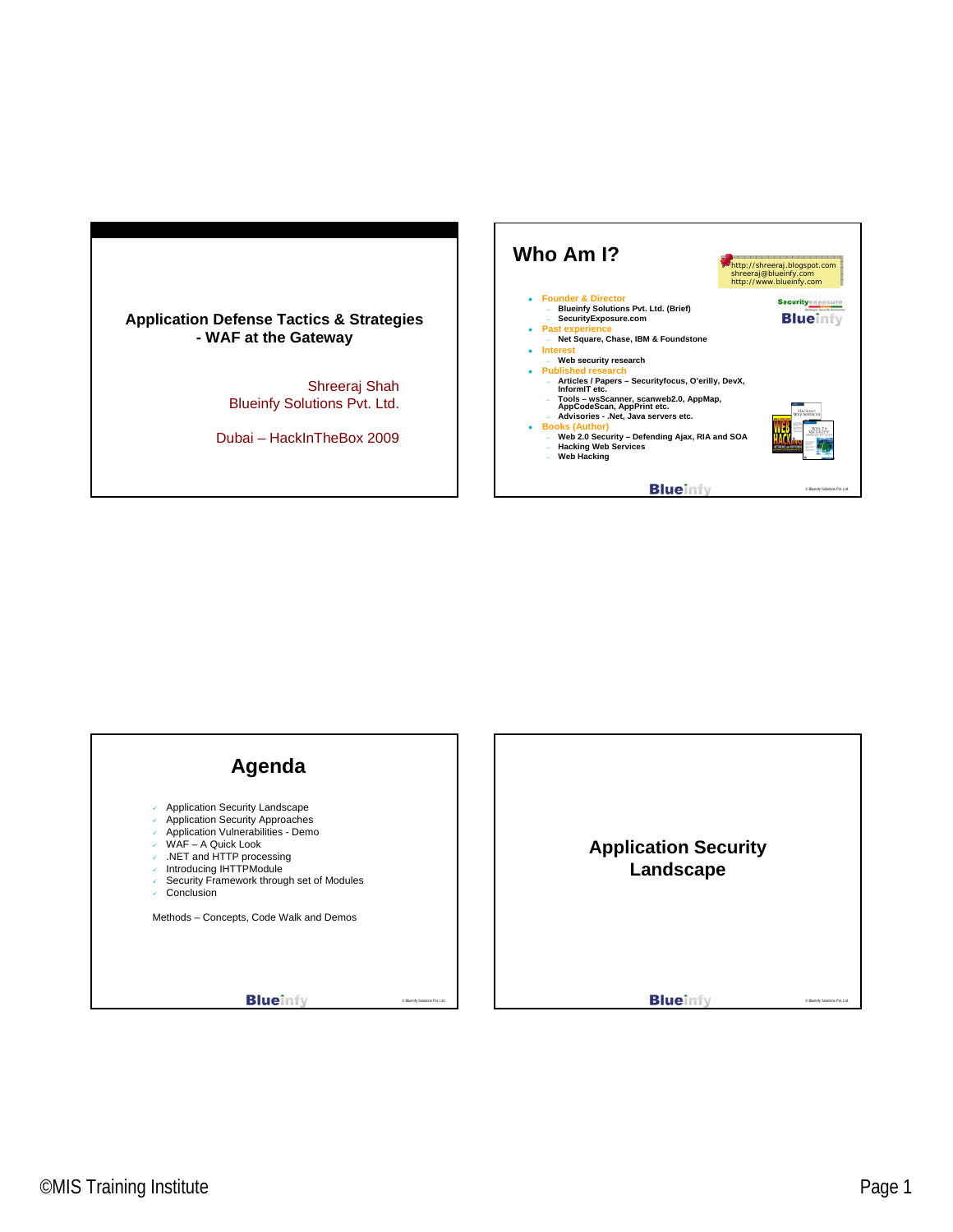



- middleware
- Vulnerabilities
	- **Profile manipulation (Logical and Hidden values)**
	- **XSS**
	- **Strong session management but URL rewriting**
	- **SQL is impossible in this case**

**Blueinfy** 



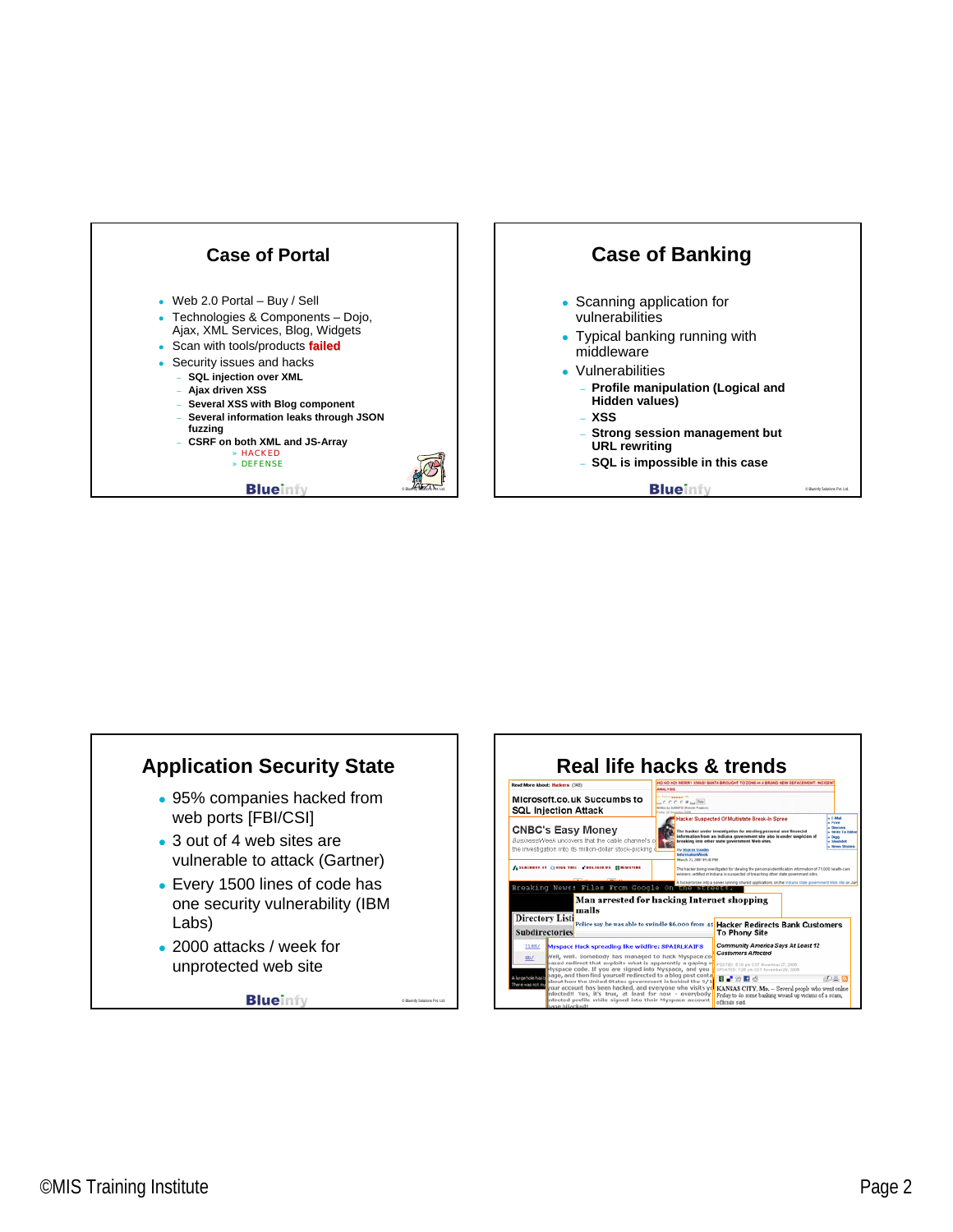





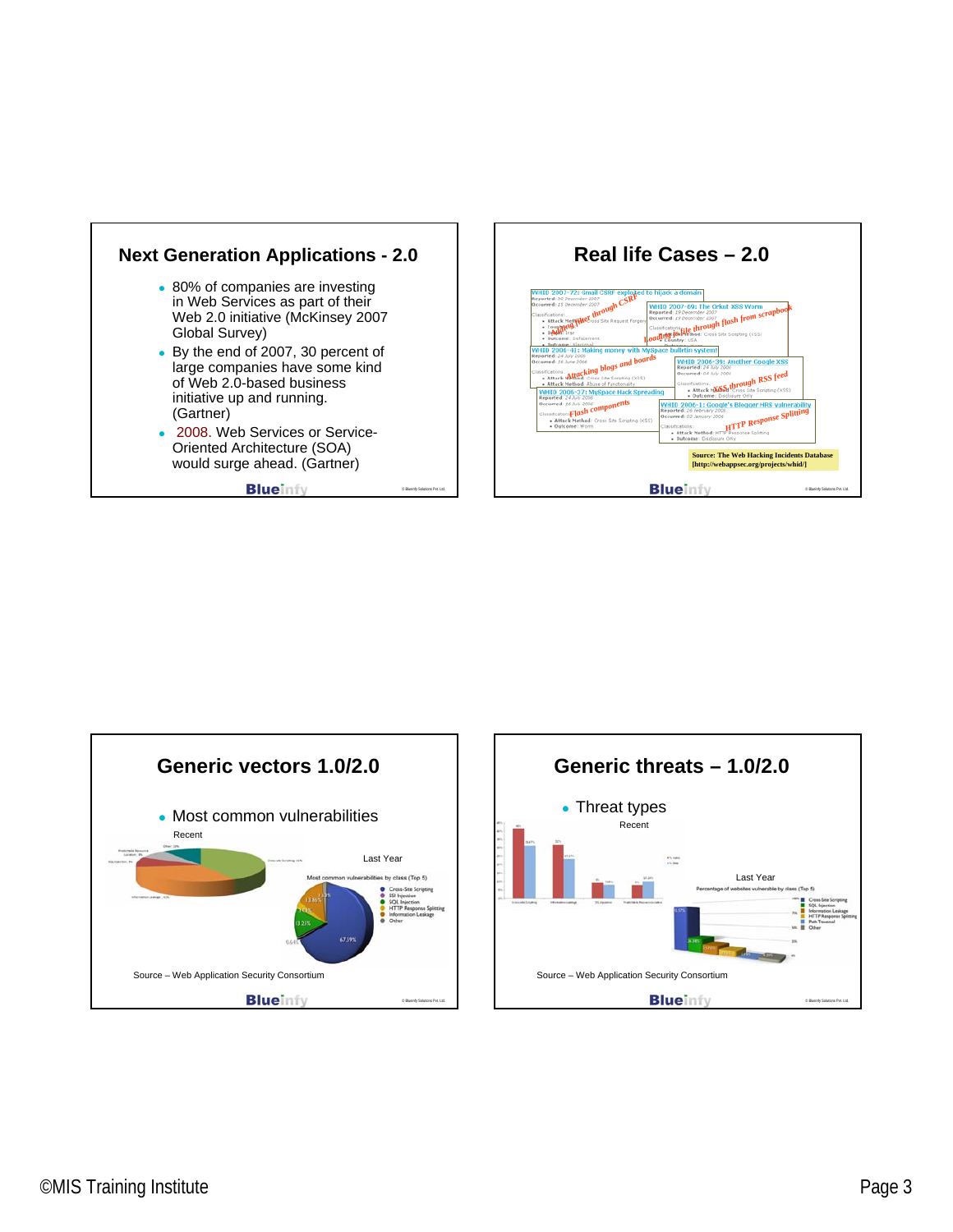





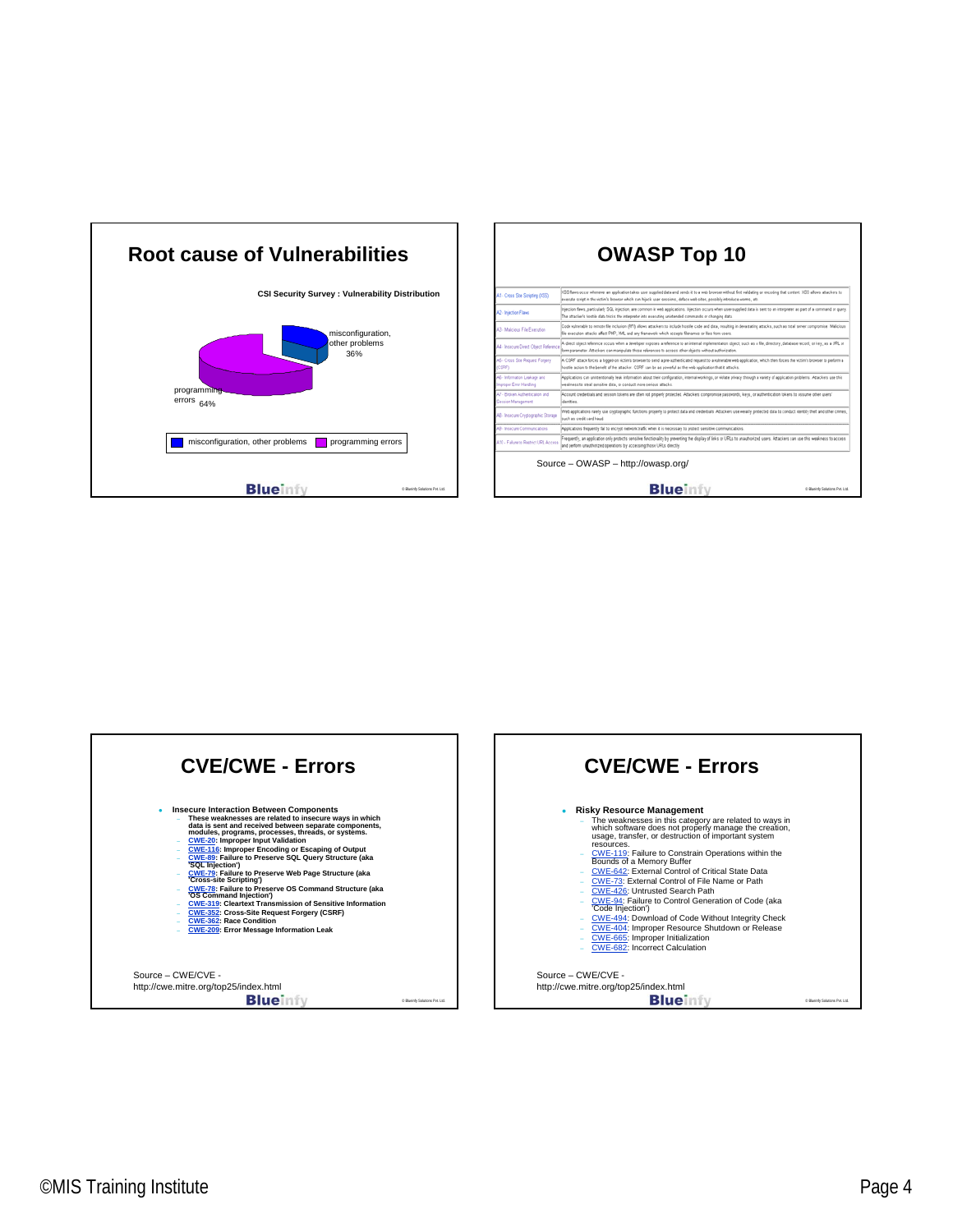





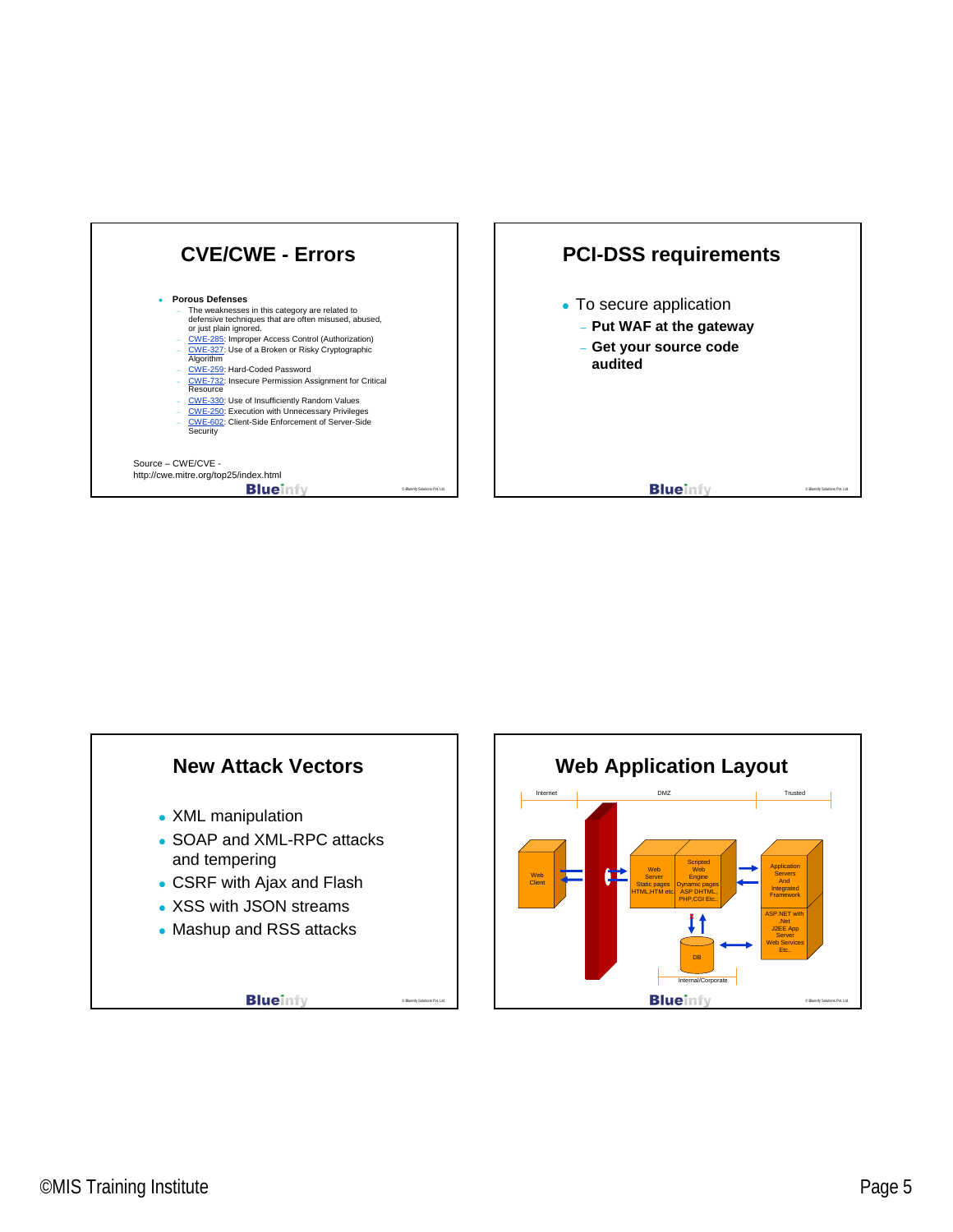





## ©MIS Training Institute Page 6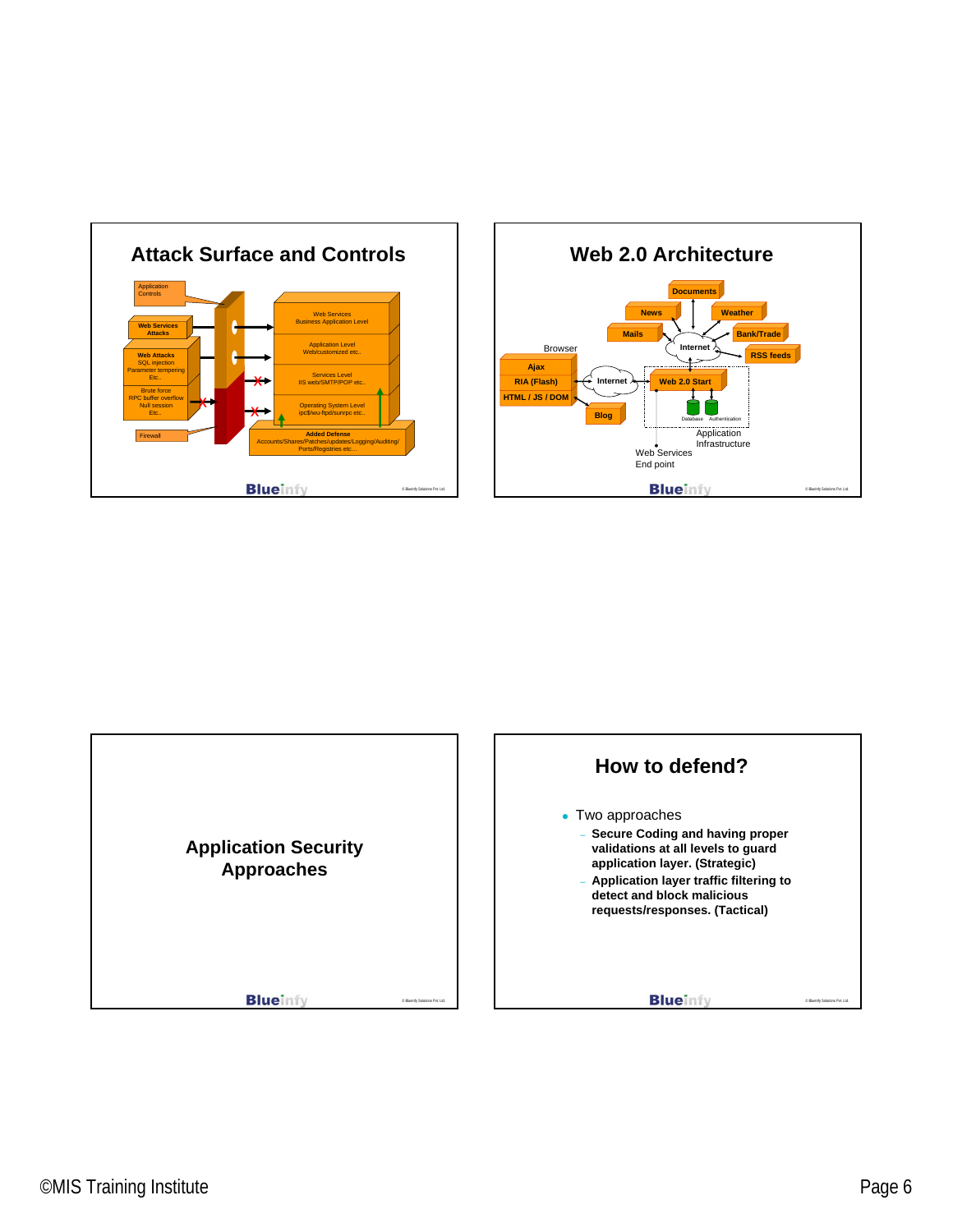

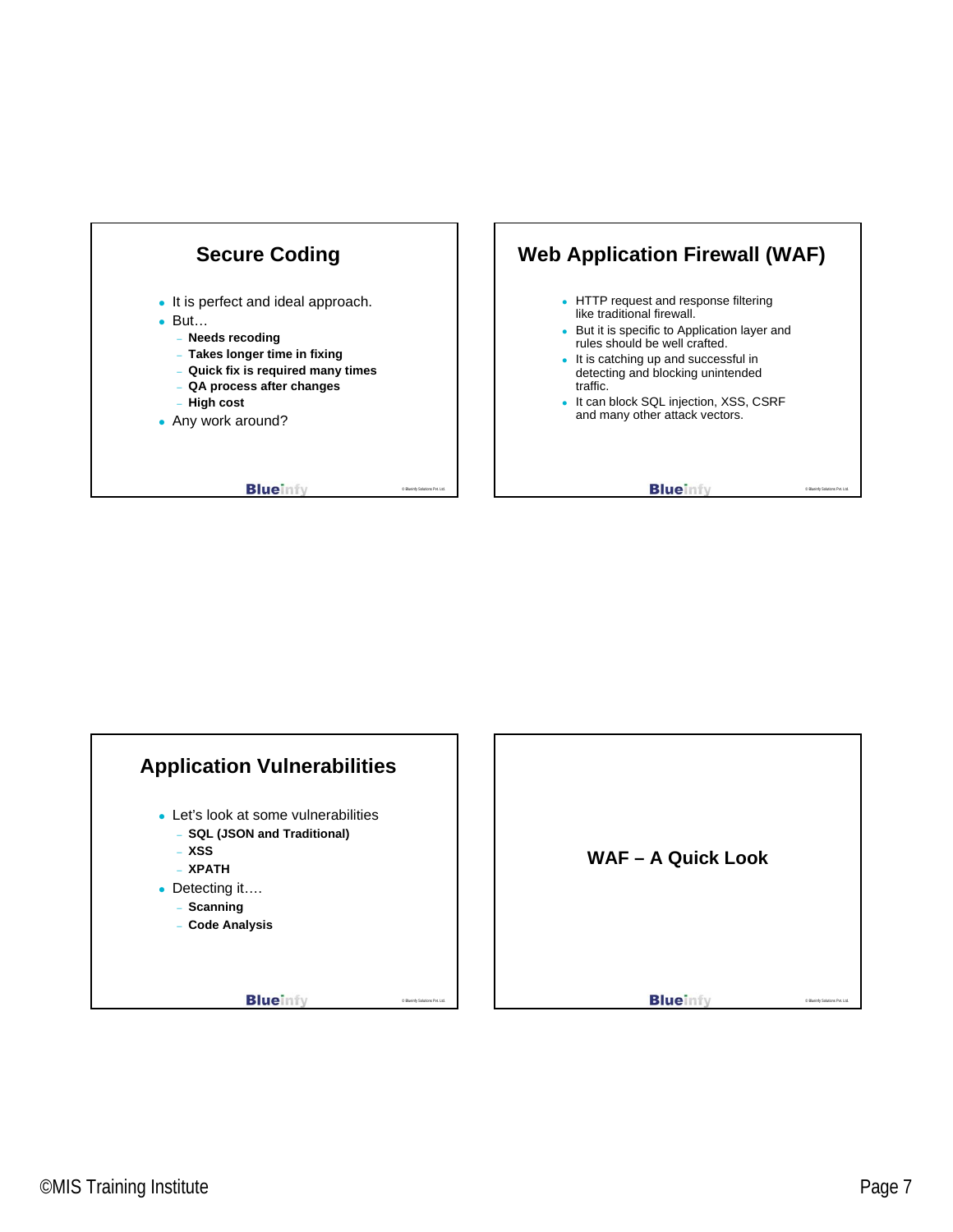





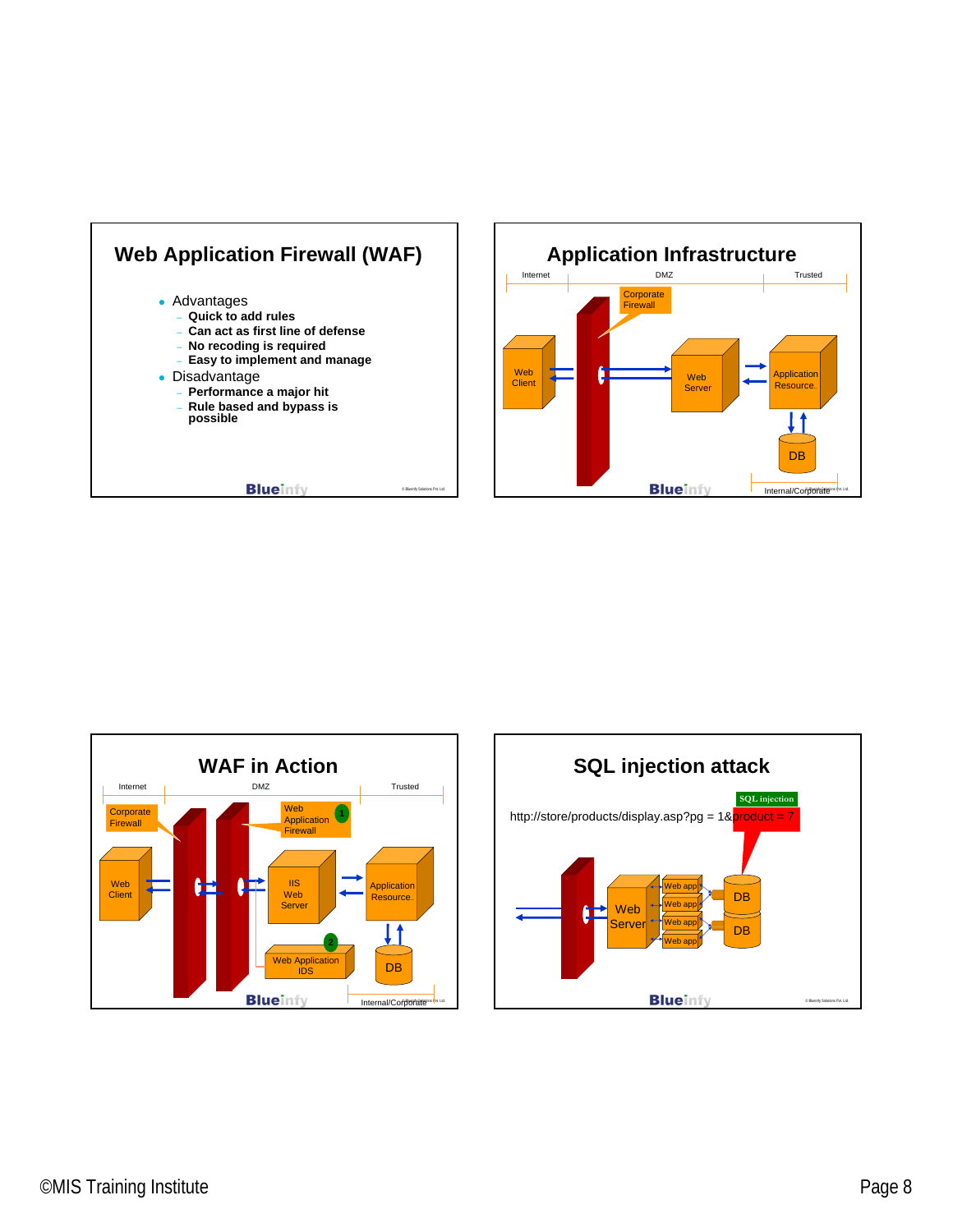



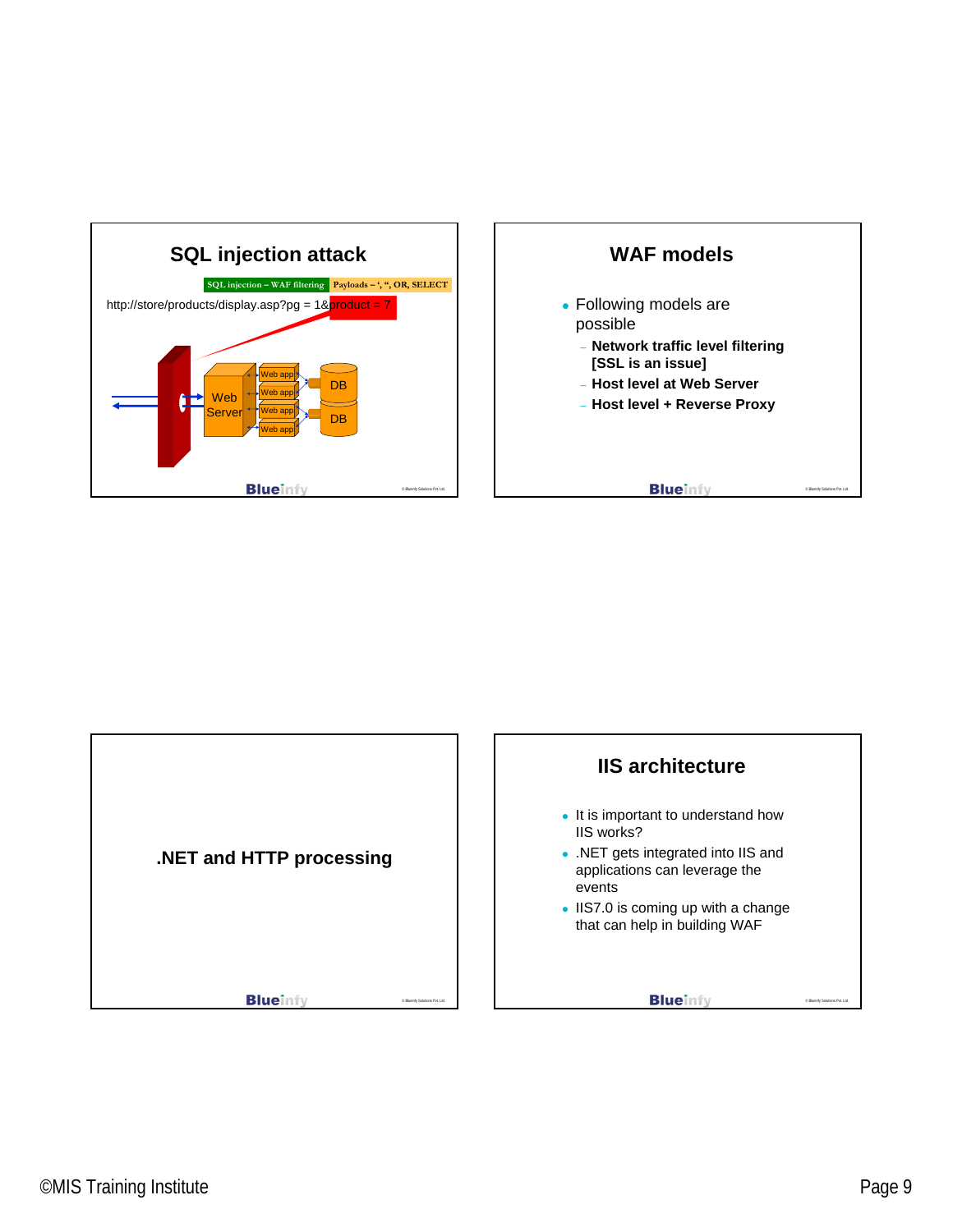



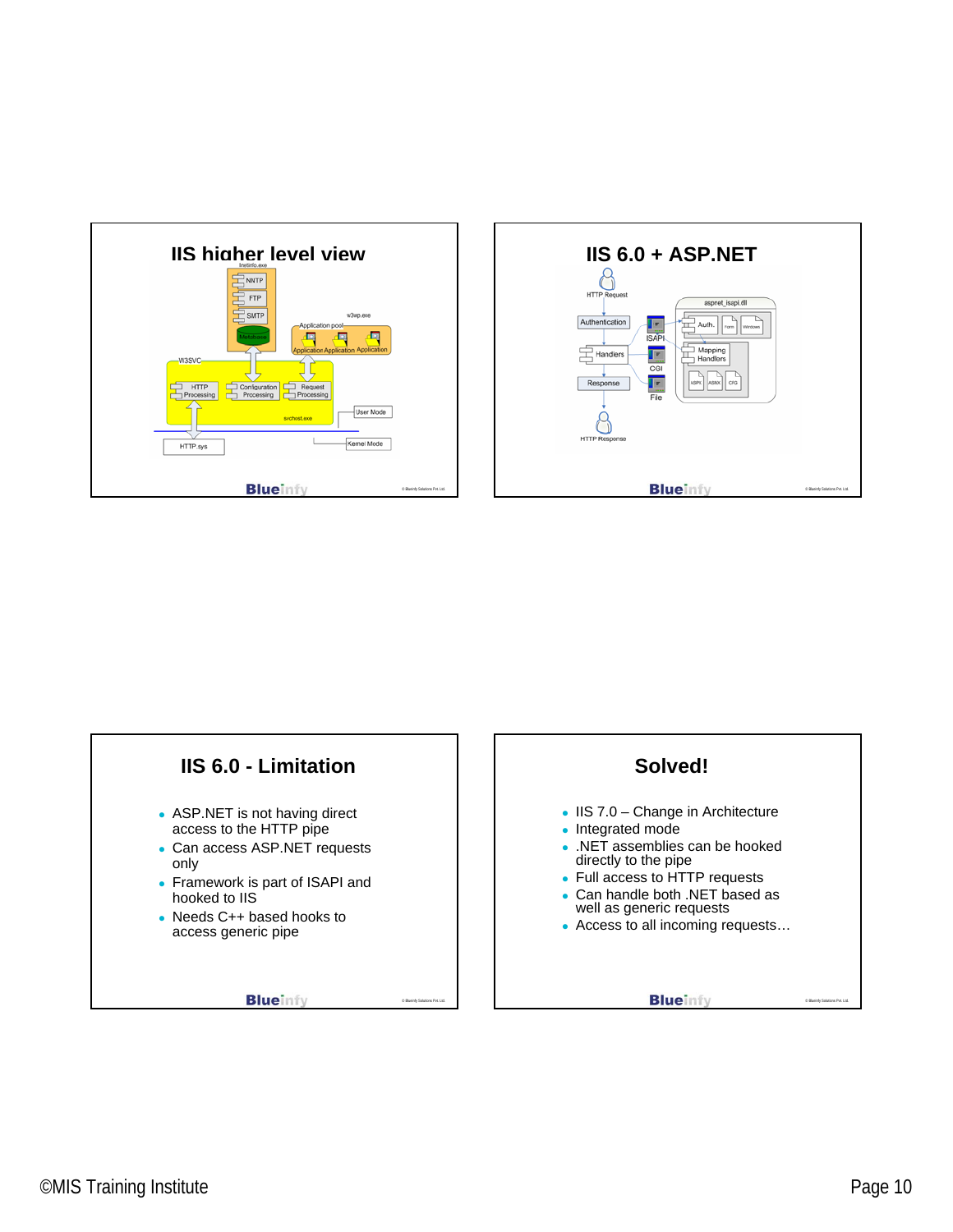



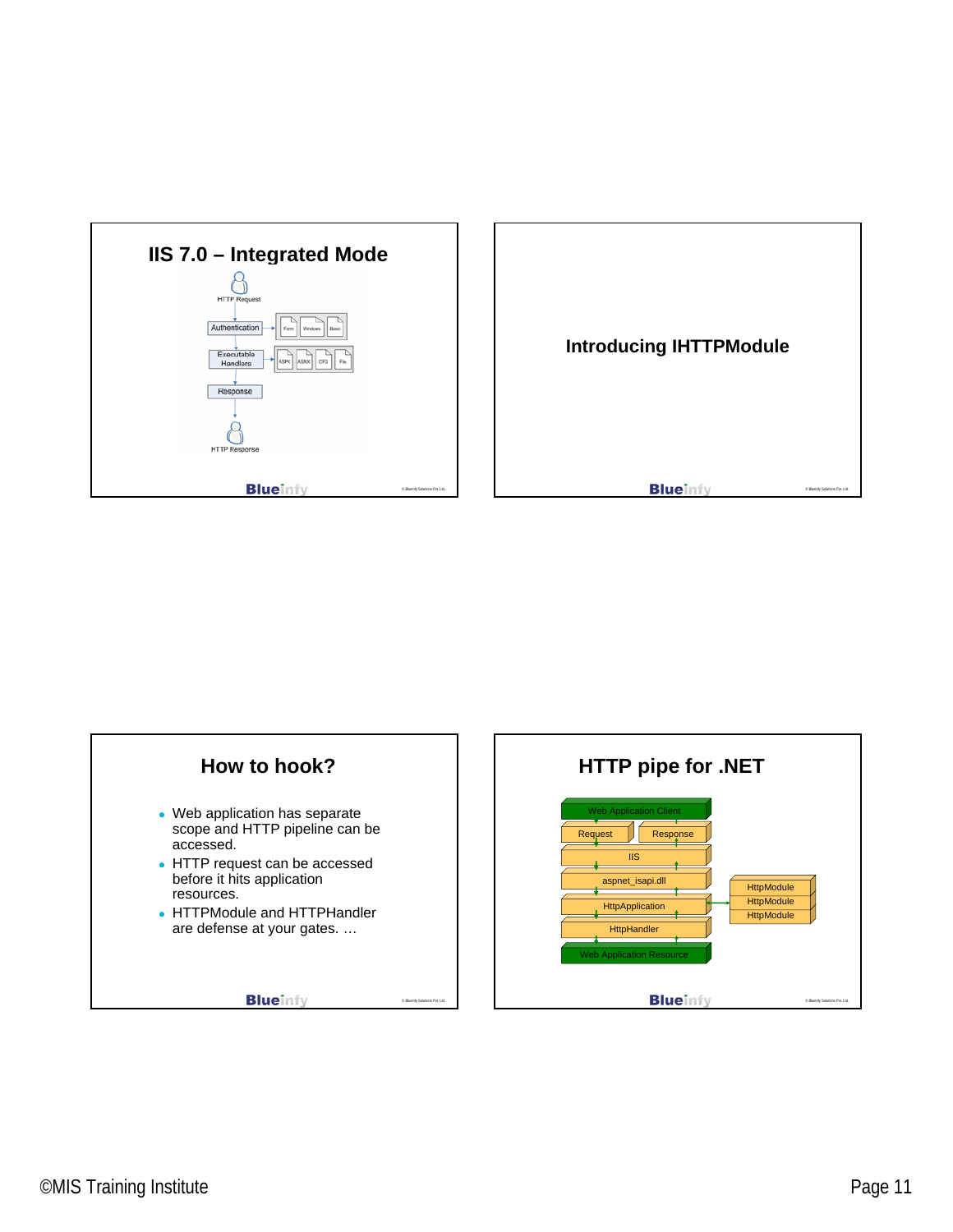



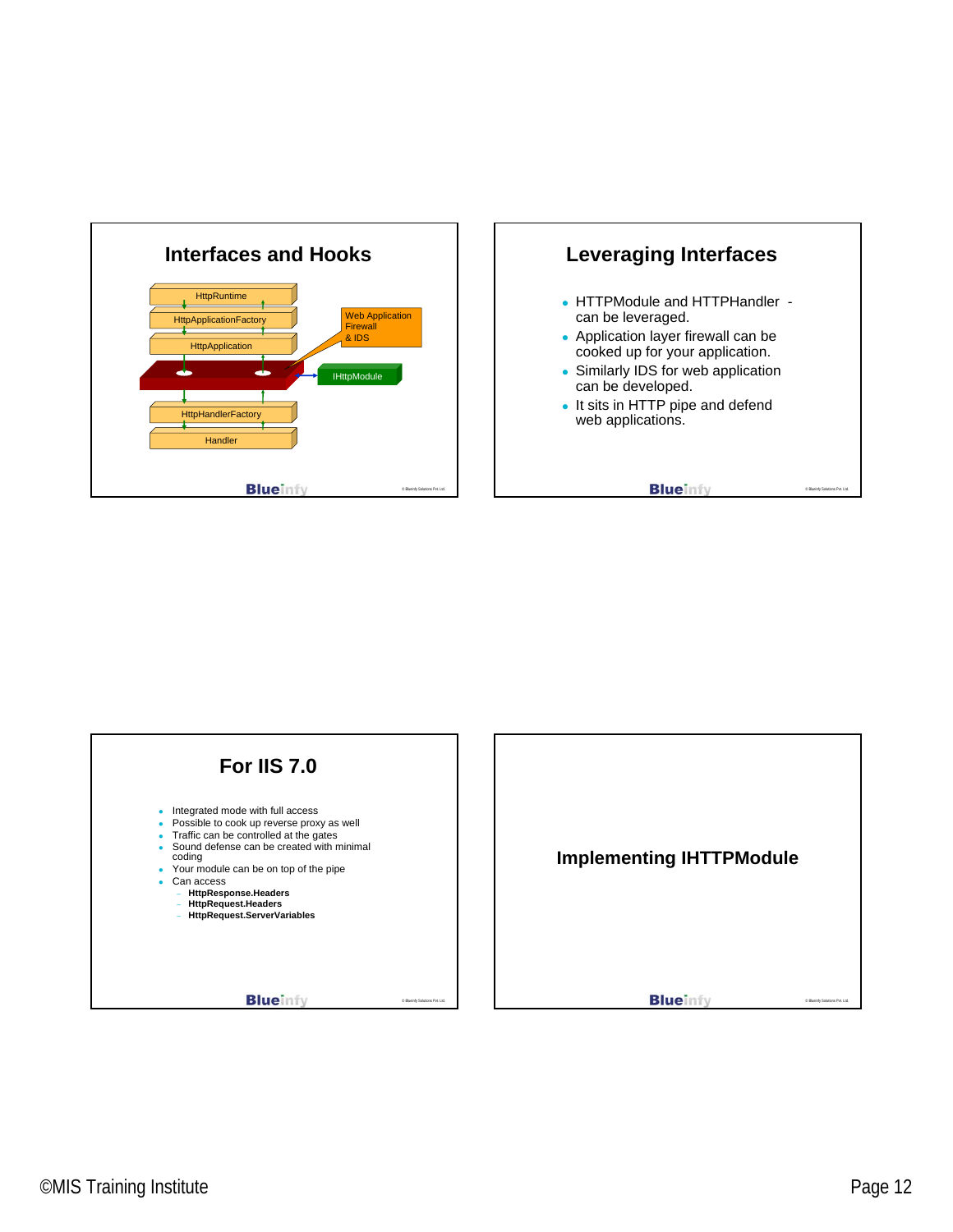



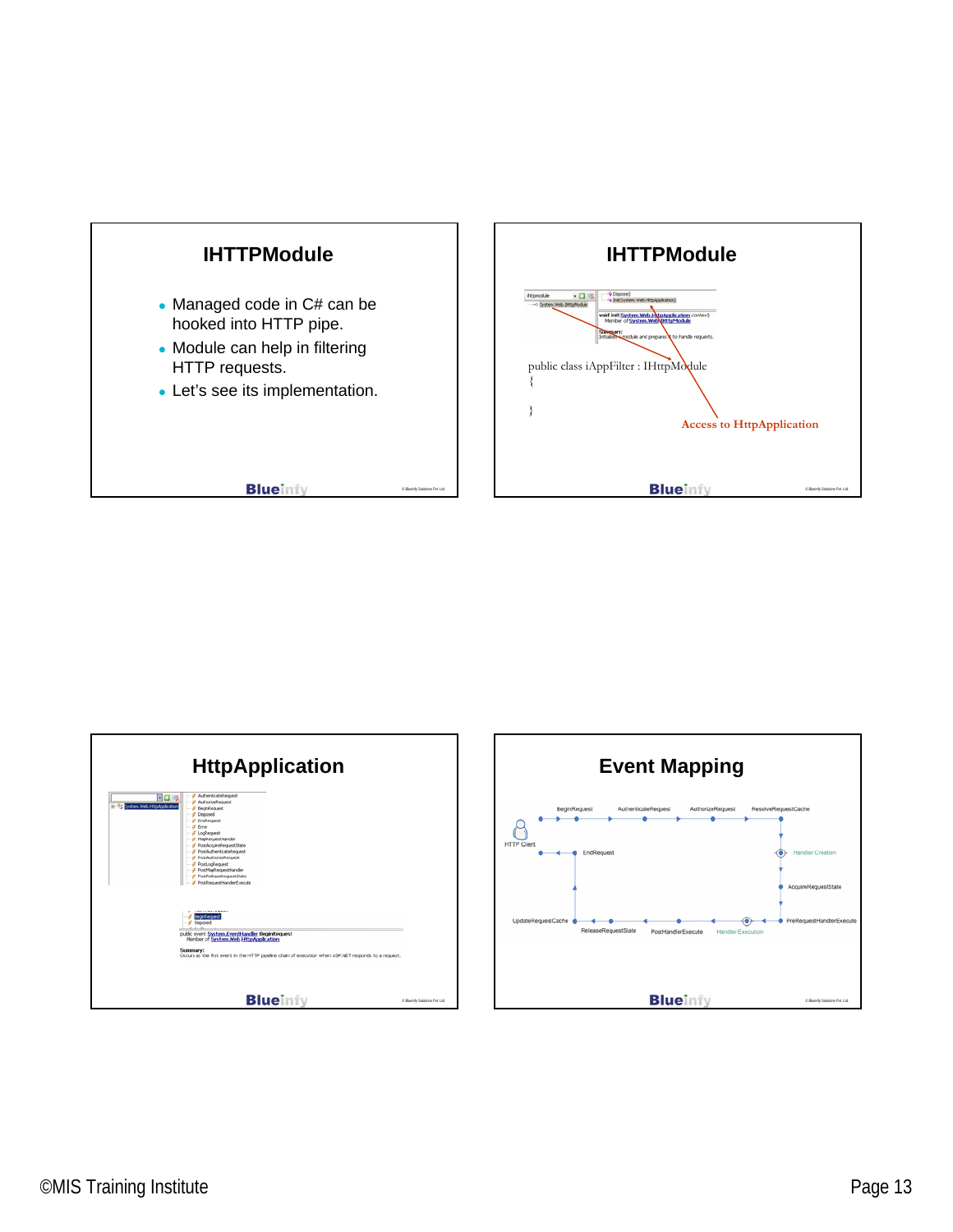





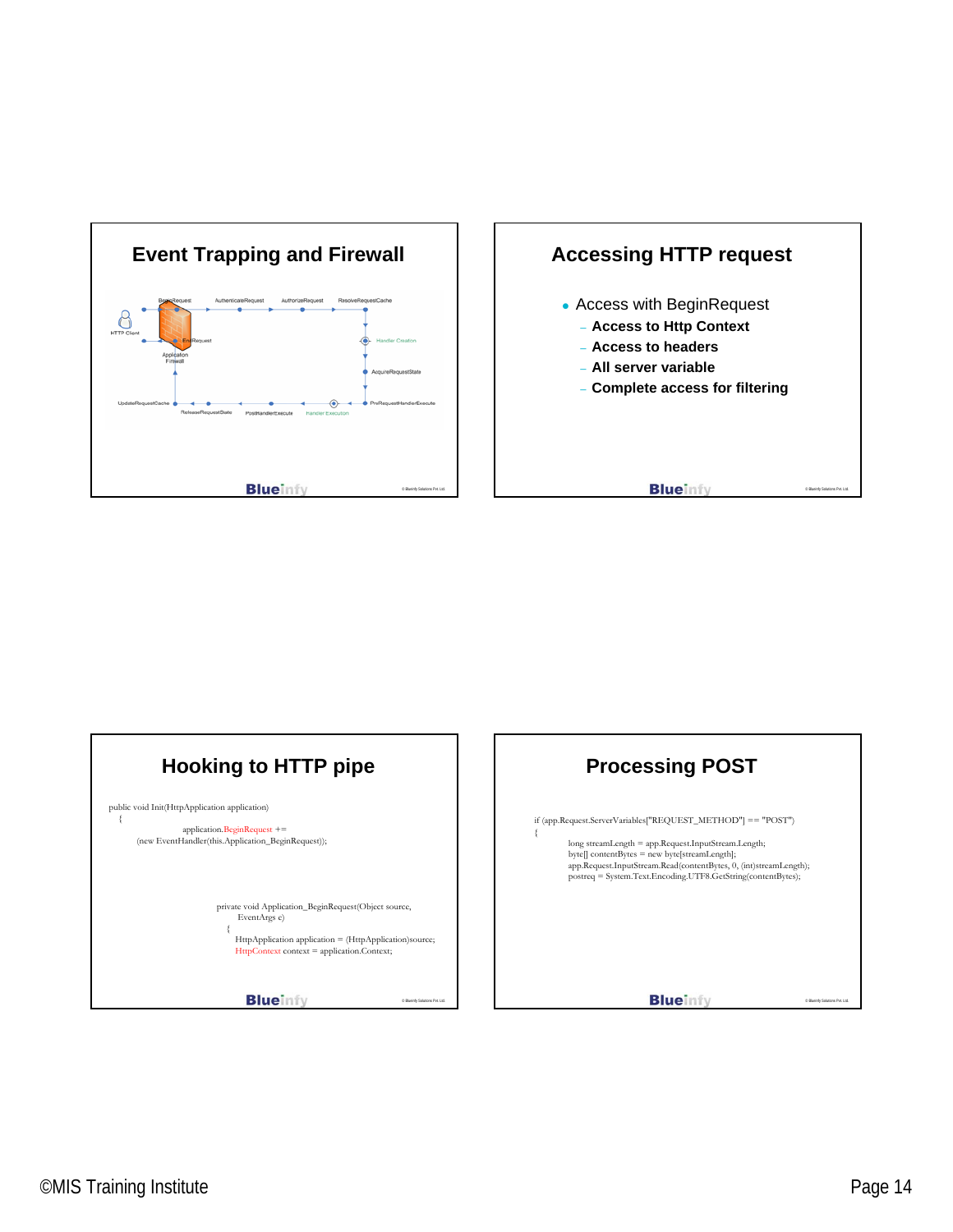



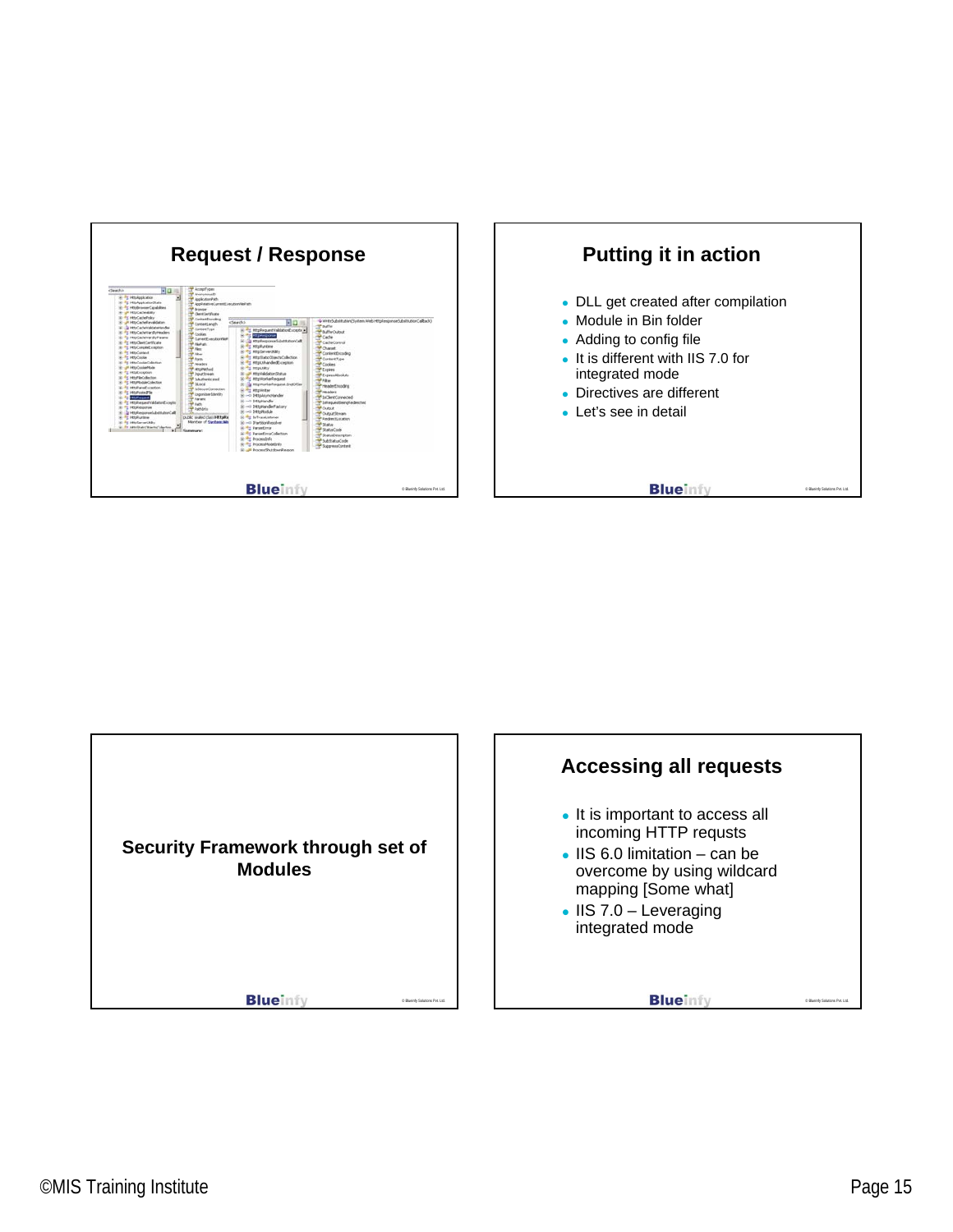



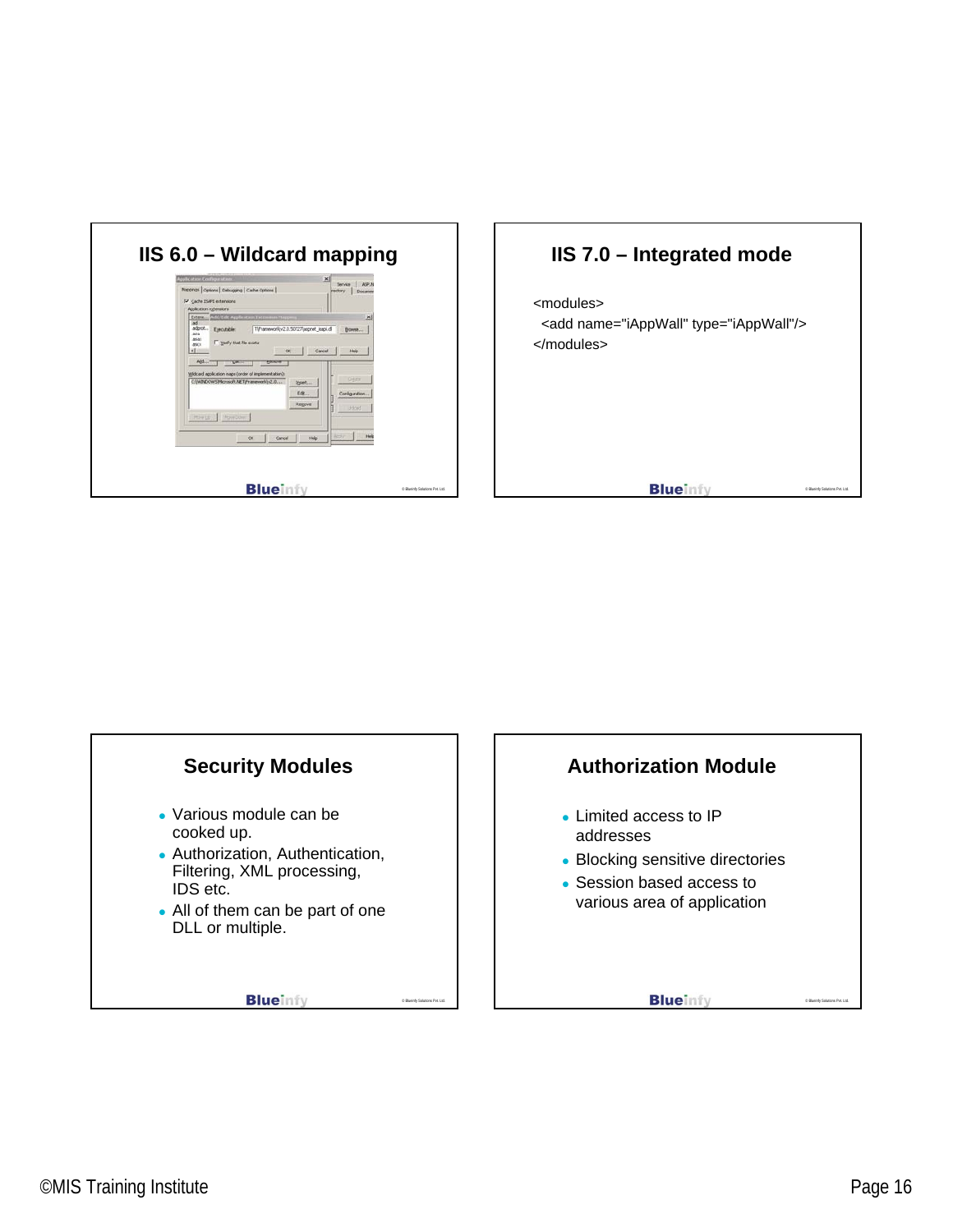